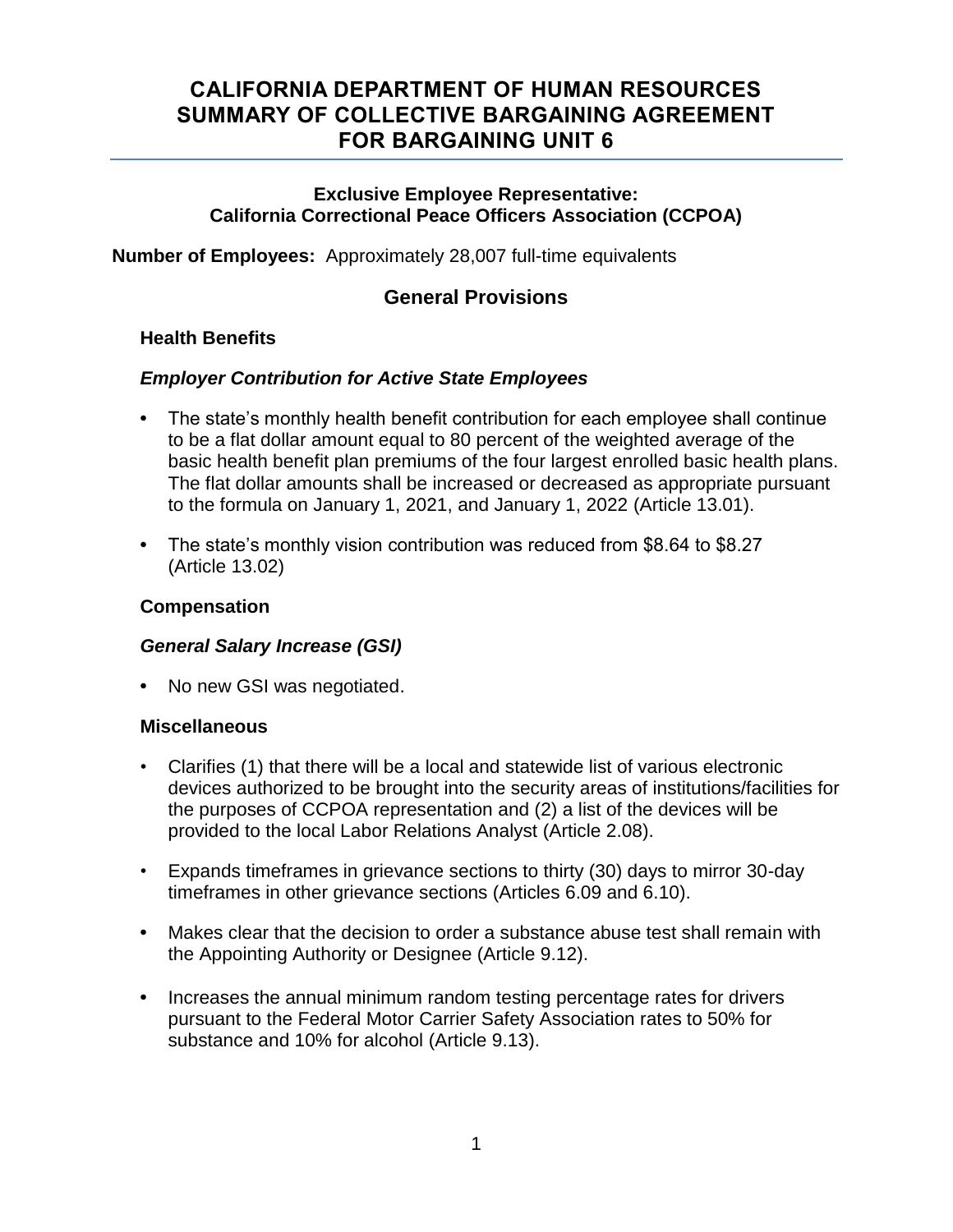- **•** Clarifies "Friday/Soft Friday/Swap rules" to avoid confusion about involuntary overtime assignments. Provides further clarifications to existing mandated employee holdover exclusions. Combines the California Rehabilitation Center and Patton into one bubble to fill vacant posts (Article 12.06).
- **•** Establishes a new Limited-Term Light Duty Assignment (LTLDA) process to accommodate the needs of employees with limitations using 3% of an institution's overall qualifying posts. This percentage can change depending upon the number of employees requiring LTLDAs (Article 12.07).
- **•** Clarifies that Permanent Intermittent employees are not eligible for the FlexElect Medical Reimbursement Account or the Dependent Care Reimbursement Account. (Article 13.04).
- **•** Allows for the implementation of a two-year polo shirt trial for multiple classifications at the conclusion of which CDCR will determine whether to expand, discontinue, or continue with the use of polo shirts statewide (Article 14.4).
- **•** Establishes a Correctional Counselor committee designed to continue focusing on meaningful rehabilitation and to explore efficiency measures, which will be implemented during the term of the contract (Article 20.09).
- **•** Deletes outdated language regarding Division of Juvenile Justice transition to the California Health and Human Services Agency (Article 24.10).
- **•** Deleted language regarding "No Mandated Reduction of Work Hours" (Article 27.04).
- **•** Rollover of appendices and side letters, including, Side letter XX COVID-19 Pandemic Recession, which provides the following:
	- **o** 4.62 percent pay reduction, except for:
		- 4.5 percent pay reduction for 7K Ranges
		- 3.85 percent pay reduction for Fire Captain (9001), Range L and M (192 Hour Schedule)
		- 3.42 percent pay reduction for Fire Captain (9001), Range N and P (216 Hour Schedule)
	- **o** 12 hours credited monthly for the Personal Leave Program 2020.
	- **o** Suspension of the July 1, 2020, 3 percent General Salary Increase in Article 15.01.
	- **o** Suspension of holiday pay for seven of eleven holidays in Article 10.10.
	- **o** Suspension of the shift differential for nights and weekends in Article 15.08.
	- **o** Reduction in uniform allowance from \$1,000 to \$750 per year in Article 14.04.
	- **o** Elimination of one Personal Development Day in calendar years 2021 and 2022 in Article 8.07.
	- **o** Conversion of 32 of 48 off-post training hours to non-classroom, on-thejob, or online training in Article 8.05.